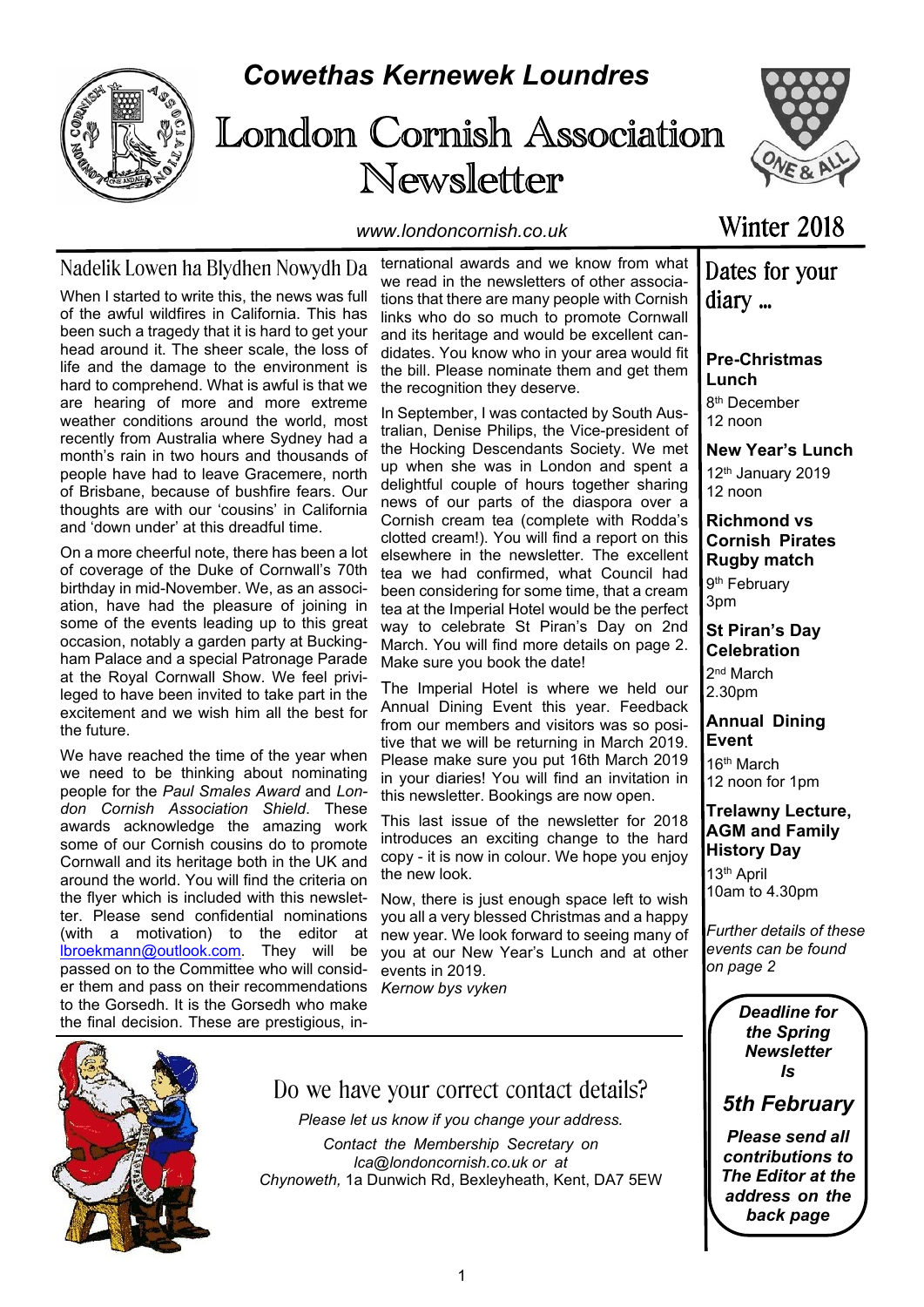# Forthcoming events

### *A warm welcome is extended to non-members who would like to attend any of the London Cornish Association events.*

### **Pre-Christmas Lunch – 8th December 2018**

*Time:* 12 noon *Venue:* Old Bank of England pub 194 Fleet Street, London, EC4A 2LT Tel: 020 7430 2255

*(The nearest tube stations are Temple (on the District line) and Chancery Lane (Central line). Both are just a 5 minute walk away. The pub is close to the Royal Courts of Justice)*

*Contact:* Carol Goodwin (Chynoweth@hotmail.co.uk) or Phone 0208 303 9054

*Please let us know if you are coming so we can book tables.*

*Do come and join us for an informal lunch in pleasant and welcoming surroundings.*

### **New Year's Lunch - 12th January 2019**

*Time:* 12 noon *Venue:* Penderel's Oak *-* 283-288 High Holborn, London.

*(Nearest tube station: Holborn or Chancery Lane - on the Central Line.)*

*Contact:* Carol Goodwin (Chynoweth@hotmail.co.uk) or Phone 0208 303 9054

*Please let us know if you are coming so we can book tables.*

#### **Rugby Union Match – Richmond vs Cornish Pirates - 9th February 2019**

*Time:* 3pm *Venue:* The Athletic Ground, Twickenham Rd, Richmond TW9 2SF

*We are sure the Pirates would love some Cornish encouragement so do go along and cheer them on. Enjoy the Match! Come on the Cornish Pirates!!*

### **St Piran's Day celebration – 2nd March 2019**

*Time:* 2.30pm

*Venue:* The Imperial Hotel, 61-66 Russell Square, London, WC1B 5BB.

*Cost:* £6.70 for cream tea with Rodda's clotted cream!

*(Nearest tube station: Russell Square (Piccadilly Line) is a 2-minute walk away. Train stations: King's Cross, Euston and St Pancras Stations are a short walk away)*

*Contact:* Carol Goodwin (Chynoweth@hotmail.co.uk) or Phone 0208 303 9054

*Please let us know if you are coming so we can book tables.*

#### **Family History Day (incorporating the AGM and Trelawny Lecture) - 13th April 2019**

*Time:* 10am to 4.30pm *Venue:* Bloomsbury Central Baptist Church, 235 Shaftesbury Avenue, London WC2H 8EP

*Fee:* £15 for members (including LCA-affiliated societies and Cornwall Family History Society) and £20 for nonmembers. This fee includes a pasty and saffron cake lunch and a cream tea. Vegetarian pasties can be provided if ordered in advance.

*Getting there***:** *The nearest tube stations are Holborn and Tottenham Court Road.*

We are delighted to have as our Trelawny Lecturer, **Paula Martin, who is CEO** of the **Cornwall Air Ambulance Trust** who will speak about The Trust and the work of the Air Ambulance.

*We hope you will join us for an interesting and informative day in friendly company.*

*Contact*: Gill Penny [g.n.penny@btinternet.com] OR Carol Goodwin [chynoweth@hotmail.co.uk]. For urgent messages on the day - 020 7240 0544

### **133rd Anniversary Dining Event 16th March 2019**

#### *Time:* **12 noon for 1pm**

*Venue:* The Imperial Hotel, 61-66 Russell Square, London WC1B 5BB. *Tickets:* £28 per person

After the success of last year's event, we will again hold our Annual Dining Event at The Imperial Hotel, Russell Square.

*To get there:* Turn left as you exit Russell Square Tube Station and then left onto Russell Square . The hotel is a short walk down, on the left. To get to the entrance, pass through an archway to a courtyard.

#### **Bookings are open now.**

*A booking form is enclosed with this newsletter*

Menu

*Starter* Honeydew Melon with Mango Coulis *Main Course* Beef Bourguignon

*Vegetarian Option is available on request*

*Dessert* Almondy Daim Tart Coffee and mints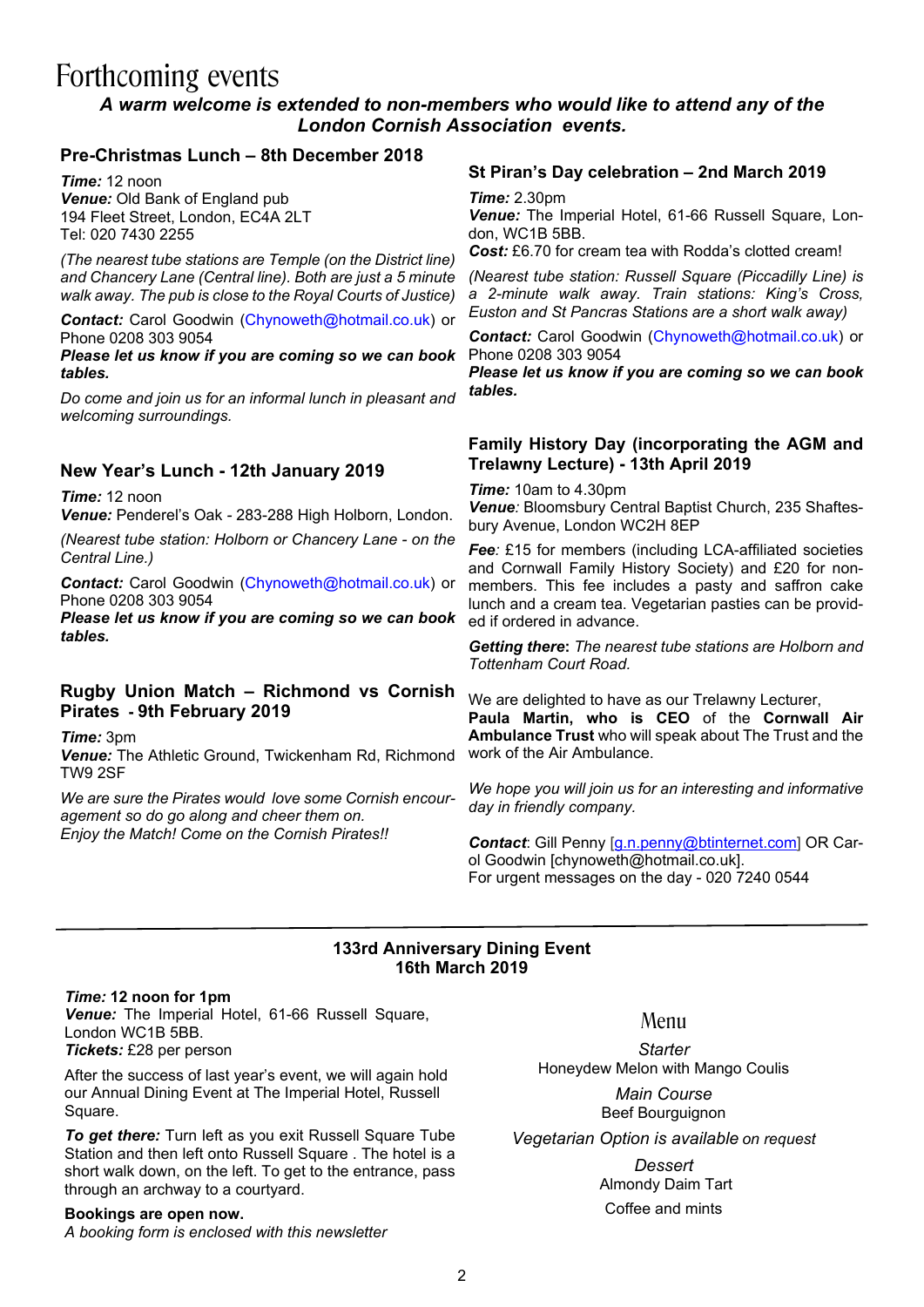# News of Past Events

### Family History Day – October 2018

In mid-October, members and friends of the LCA gathered in London for the Family History Day, where they had the pleasure of hearing two interesting and inspiring talks, interspersed with pasties, saffron cake and splits!

The talk in the morning was given by Mark Penrose, Chairman of the Morrab Library in Penzance. He spoke about the library's origins and gave us some insight into its role today. It is a very special library which was set up in 1818 and which has retained its independence. The library, which is housed in a Victorian mansion in the Morrab Gardens holds over 55 000 books as well as archive material and a photographic collection.

Unfortunately, our original afternoon speaker was not able to make it on the day but member, and a past Chairman of the LCA, Dick Richards, gave a fascinating talk on the Commonwealth War Graves Commission, focusing on its history and legacy. This was a most apt topic as the meeting was just 3 weeks before Armistice Day. The number and variety of questions and comments from the floor afterwards, showed what an interesting and relevant talk this was.

### New Bishop of Truro is named

At the end of August it was announced that Philip Mountstephen was to be installed as the new diocesan Bishop of Truro. He will succeed The Rt Rev Tim Thornton, who left to become Bishop of Lambeth in 2017, and will become the 16th Bishop in the Diocese of Truro. This diocese was formed in 1876 and its first bishop was Edward White Benson

Revd Mountstephen is currently the executive leader of the Church Mission Society. He previously worked for the Church Pastoral Aid Society and at St Michael's Church, Paris as well as in parishes in the Dioceses of Oxford and Southwark.

Before becoming a priest, he trained as a teacher and taught for four years in a rural comprehensive school in Oxfordshire.

Although he was born in Hampshire, he has strong Cornish roots. Several of his ancestors lived in Tregony from the mid-18th century, until they moved to Truro in the mid-19th century.

Philip will be consecrated as a Bishop in St Paul's Cathedral on 30th November. There will then be a special service to welcome him to his new diocese at Truro Cathedral on 12th January 2019. At this service he will formally occupy his 'cathedra' (official seat) and the Dean of Truro will present him with Bishop Benson's crosier, providing a special link to the first Bishop of Truro.

### Carols from the Cornish Diaspora

*An exciting event will take place in Truro Cathedral on Thursday 20th December 2018*

When the Cornish emigrate they don't just take goods and chattels – they take their culture – their ways of doing things, their humour and yarn spinning skills, their carols. This Christmas we celebrate the global Cornish tradition of carols...

Truro Old Cornwall Society, in association with Lovely Productions and Dr Kate Neale, and with the generous support of Truro Cathedral and Arts Council 'England', FEAST, Gorsedh Kernow, Federation of Old Cornwall Societies and Truro City Council, extends an invitation to your members and other supporters to attend a Service of Carols from the Cornish Diaspora on Thursday 20th December 2018 at 7pm in Truro Cathedral.

Most of the carols will be performed by community choirs drawn together for this very special occasion, led by Emma Mansfield and Hilary Coleman. There are three choirs (East, Mid and West) so we will be hearing from people all over Cornwall.

The carols have been collected and studied by Kate Neale whose PhD took her to Australia and the USA. It has stirred people's interest and she is very keen to support events such as this which bring the carols alive and encourage sharing between all the different Cornish communities world-wide.

With this in mind we will *live-stream the service (via Truro Cathedral Facebook)* to people of Cornish descent wherever they are in the World.

We hope that your members will attend this special service for a very special Cornish experience. No tickets are required – there are 900 seats to fill! The service will be led by Dean of Truro and Rector of Truro St Mary's, the Reverend Roger Bush.

*Bert Biscoe President: Truro Old Cornwall Society*

### New Members

We welcome the following new members who have joined the LCA since the last newsletter

| Mr Robert E V Semos                      | Sidcup, Kent     |
|------------------------------------------|------------------|
| Mrs Morwenna R Semos                     | Sidcup, Kent     |
| Ms Paula Martin.                         | Bodmin, Cornwall |
| Mrs Rosemary Bennett Ickenham, Middlesex |                  |
| Ms Margaret J Gale.                      | London W11       |
| Ms Sallie Eden                           | London SE19.     |

*Do you know anyone who has Cornish connections – whether by birth, descent or marriage? Why not encourage them to join the LCA? They can obtain an application form from:*

The Membership Secretary

*Chynoweth,* 1a Dunwich Rd, Bexleyheath, Kent DA7 5EW

or on the website: www.londoncornish.co.uk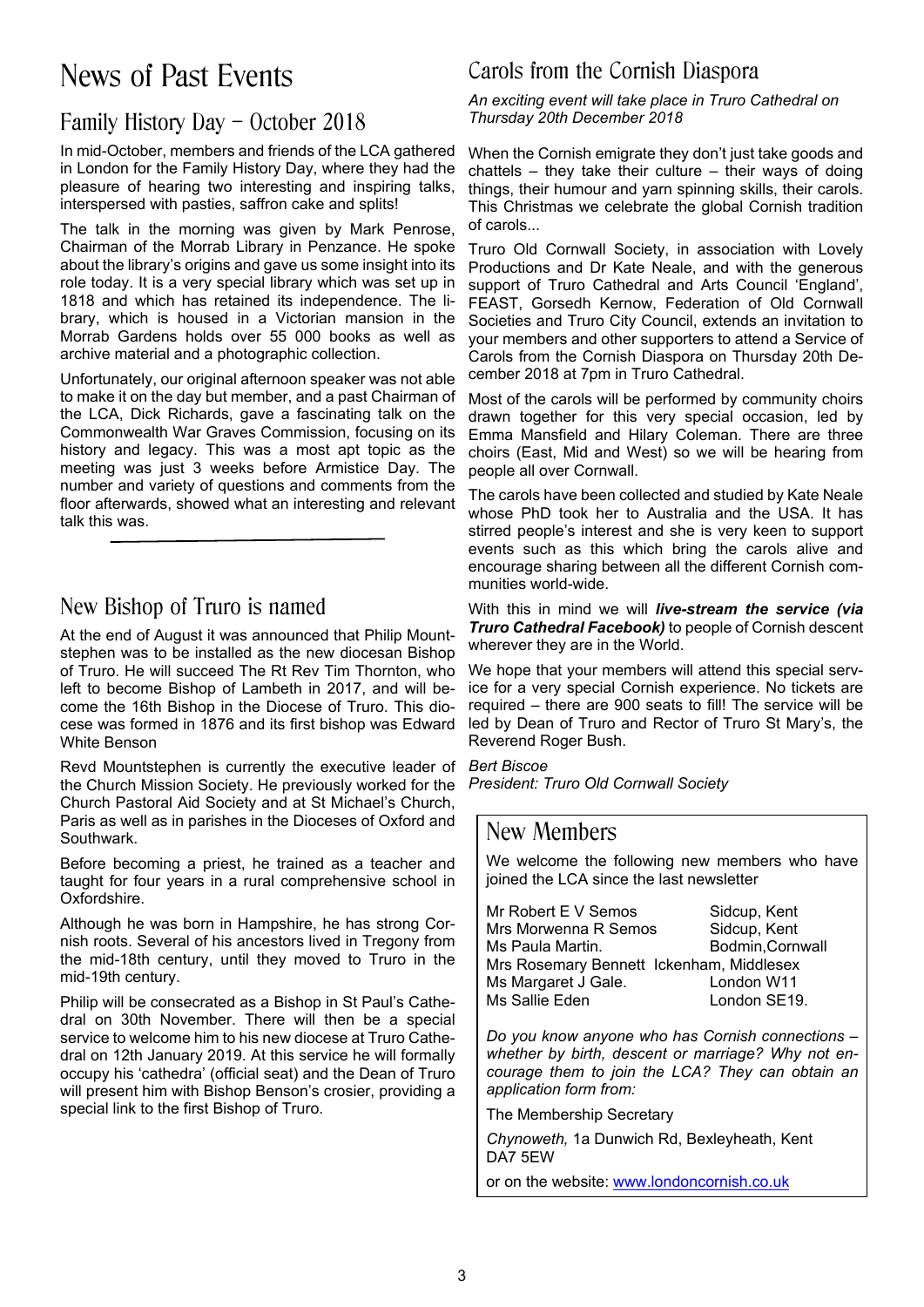### A visit to the Kresen Kernow site on 15<sup>th And, an update from Kresen Kernow...</sup> September 2018

Do you ever think that 'it seems like a good idea at the time'? Yes, me too!

Well, I was waitlisted for a tour of the Kresen Kernow site in Redruth (the site of the old Brewery). Then, I had a call to say that there was a space available for the 10.00 am tour on Saturday 15th September. Kresen Kernow is where all archives etc from both the old Cornwall Record Office in Truro and also the Cornwall Studies Library, will be stored. All being well, they will take a large percentage of our LCA archives – which are at present in my garage!

As it was a whistle stop tour to Redruth I booked a train for the Friday (which was oversubscribed of course, but at least had a seat! – and I booked an overnight stay in Camborne.

To get to the site on the Saturday morning I took a bus from Camborne. This bus went everywhere and just managed to get to the site on time. Everyone on the bus was very friendly and the bus driver too waved as he went by!

The site tour took an hour. We had to wear hard hats, gloves, boots and hi-vis jackets.

The actual opening date of Kresen Kernow will be late Summer 2019. They have achieved quite a lot so far but there is still lots of scaffolding of course. The area for the archives is huge and they will have rolling shelves which will increase the storage area while also making it easy to find documents.

Despite the changes to the building, they will keep some of the historic structures and flooring.

The project is being funded by Cornwall County Council, private donations and an allocation, already received, from the EU.

It was good to see the site but perhaps it would have been better to visit around Springtime next year when the rooms and areas are more finalised.

Getting back home on the Saturday afternoon was another story! *Carol Goodwin*



Construction work is continuing to go well on the Kresen Kernow site. The historic Brewhouse and the new archive store and staff areas have now been linked internally and across the roof, so the huge temporary cover over the central section of the building has come down. Much of the external scaffolding has also been removed, finally revealing how the finished building will look. It's a mix of repaired and repointed original granite and stonework, and modern concrete cladding (on the strongrooms), all under a roof that echoes that of the Brewery when it was last in use. Inside, the original granite flagstones have been re-laid in the exhibition area in the Brewhouse and many of the internal walls are being plastered. The final layer of flooring has been poured in the archive store rooms and our 14 miles of shelving is currently being installed. We've been busy choosing wall colours, carpets, desk and work top finishes, as well as finalising designs for the exhibition spaces.

[The] existing sites - Cornwall Record Office and the Cornish Studies Library - closed earlier in September to free staff up to prepare [the] collections for the move. [There are] around 1.5 million items to move, which includes over 100 000 books, 40 000 maps and 220 000 photographs and postcards.



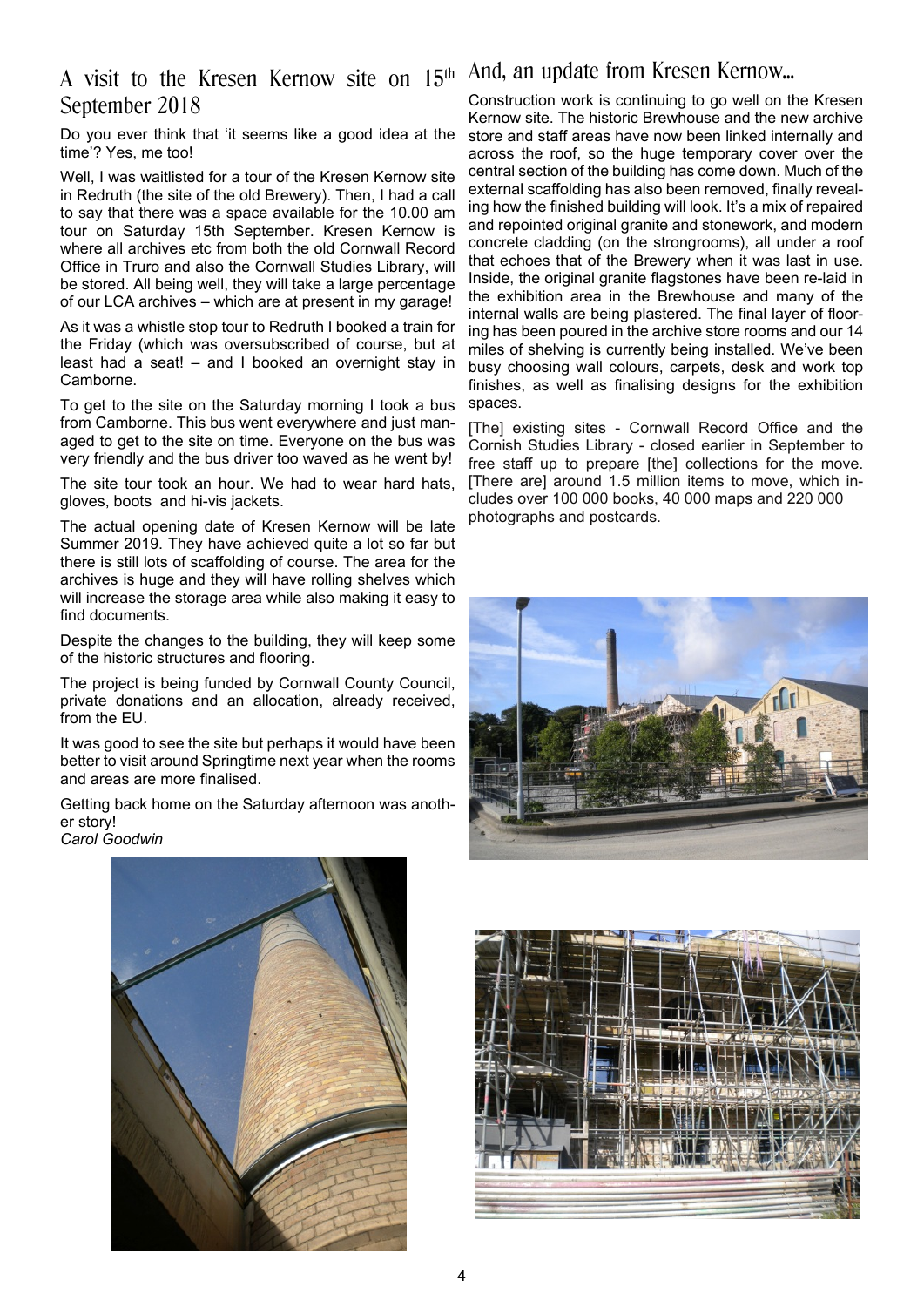### The London Cornish Pilot Gig Club makes waves on the Thames!

It is hard to believe the LCPGC is only a couple of years old as it seems to have achieved so much. One of the most exciting things happened recently when they acquired a clubhouse of their own at Richmond. This is a great milestone for the Club. It will be officially opened at a special event on 15th December, after which there will be a Christmas party.

In September, the club entered three gigs in the UK Traditional Boat Championship. This year about 330 crews set off from Millwall Slipway on the Isle of Dogs. Amongst the collection of craft were fifty-four gigs, the most gigs ever to enter this race. As Pete Chalkley of the LCPGC says 'The Cornish were well represented by St Piran's flags flying from the sterns. Great occasion'.

During this River Marathon, crews row 21.6 miles from London Docklands to Ham in Surrey. Some of the crews take it seriously and row to win or get a good time, but some just had fun 'with laughter, fancy dress and charity stunts.'

Next year's race will be on 14th September.



https://www.facebook.com/londoncornishpilotgigclub/

### Whence 'Cousin Jenny'

*The following typed article was found in the LCA archives after our Chairman, Francis Dunstan, passed away. It is undated but we felt it would amuse our readers – and maybe lead to some debate!*

Various explanations of the origin of the term *'Cousin Jack'* have been advanced, the most common and plausible being that Cornish miners working overseas always seemed to have a *'cousin Jack in the ould country'* who needed a job. The great frequency of John as a given name in Cornwall increases the likelihood of its being correct.

What is not usually mentioned is the origin of *'Cousin Jenny'*. For example, one recent commentary on the Cornish in Butte, Montana says it *'just naturally followed'* with no further explanation.

I would like to suggest that the *'Jenny'* part was borrowed from livestock terminology and arose from the fact that a male donkey is called a jack ass and his female counterpart a jenny. With Jack already named it would indeed

naturally follow that his wife and Cornish adult females in general would be assigned *'Jenny'*. Whether there was a perception of donkey qualities in Cornish immigrants is another matter.

#### *Dick Chamberlain*

*If you have any comments, or anything to add on this, please contact the editor using the details on the back page of this newsletter.*

### Support for the Cornish language is growing' says the new Grand Bard of Cornwall

'This is one of my first duties as the new Grand Bard of Cornwall,' said Elizabeth Carne, *Melennek,* as she prepared to present graduation certificates to successful candidates of the Cornish language, *Kernewek* at Lys Kernow (Cornwall Council Offices) in Truro.

The Cornish Language Board, KESVA - set up in 1967 by Gorsedh Kernow and the Federation of Old Cornwall Societies, recently announced an impressive set of results from the 77 candidates who took their exams back in the summer.

'I am so proud to congratulate our successful students, almost 15% up on last year, who are joining the growing number of people learning and taking exams in our precious Cornish language, *Kernewek,'* said the Grand Bard 'and as a Cornish language teacher myself I would like to encourage everyone to think about learning a little Kernewek to use in their everyday lives.'

Taking time out after a hectic few months in the run up to Gorsedh Kernow's Esedhvos Festival of Cornish Culture, where Mrs Carne was installed as the new Grand Bard, she expressed her enormous gratitude to all those, many of whom are bards of Gorsedh Kernow, working hard to help the language thrive.

'I can hardly believe it myself, but it's now forty years since I was invited to join the College of Bards for proficiency in the Cornish language and I have never lost my love for it.'

She gave particular mention to fellow bard Keith Syed, *Gwyk Los,* who was recently awarded a Gorsedh Kernow Awen medal in recognition of 34 years work on a translation of the Bible into Cornish.

'This is not the first time the Bible has been translated into Cornish,' said the Grand Bard, 'but access to such large volumes in print is not always easy and we are delighted to announce that this new translation is available through newly launched downloadable apps for tablets, smartphones, pc and laptop.'

While warmly welcoming this move towards greater access to the Cornish language the Grand Bard once again drew attention to the lack of support from the British government for such an important part of Cornish culture.

'The Council of Europe has long since recognised the Cornish people and the importance of our cultural assets, such as *Kernewek*, under the Framework Convention for the Protection of National Minorities' said Elizabeth Carne, 'and once again we call on HM Government to honour their commitment to the Cornish people and reinstate funding to the Cornish language.'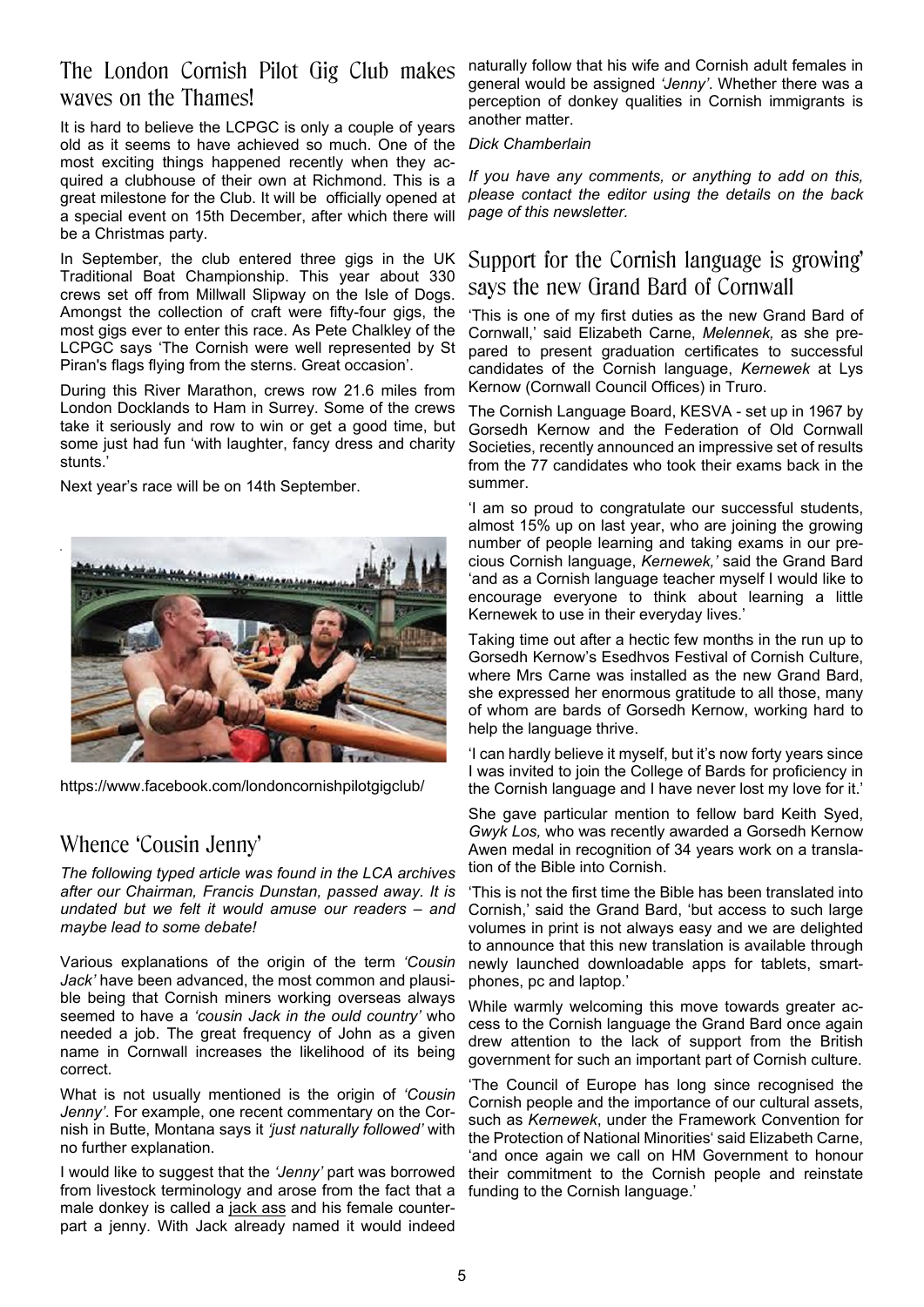

The 9<sup>th</sup> biennial Cornwall International Male Choral Festival will take place during the early May bank holiday in 2019. There will be over 60 choirs, 13 of which will be coming from other countries – a record number. Eight of the entries are youth/boys choirs, half of whom will be from overseas. Performances during the Festival will take place in over 20 venues across Cornwall.

Of particular interest to me are the choirs which are coming from South Africa as two of them are from St Stithian's College near Johannesburg. This school, which is where my son was booked to go before we moved to Cape Town, was founded by two Cornish immigrants who had establised a successful construction business, and wanted to set up a school for boys as a philanthropic act. It is now one of the top schools in South Africa.

There will be more information about the Festival, with details of venues and booking arrangements, in the Spring newsletter.

### A little bit of Cornwall in Israel!

On the Mount of Olives in Jerusalem, there is a cave where, tradition has it, Jesus taught his disciples the Lord's Prayer. A Byzantine church was built there in the 4th century AD but was subsequently destroyed by the Persians. It has been replaced many times over the centuries. The site on which the church was built was named Pater Noster by the Crusaders and has retained that name to this day.

Today there is a humble chapel containing the cave and a convent church and there is a garden around both. The only decoration in the church and garden are ceramic tiles showing the Lord's Prayer in over 70 languages.



One of these is in Cornish as can be seen in this photograph.

Compared with all the other churches we saw in Israel, this was simple and had a powerful message of inclusivity. From Sinhalese to Maori to Chinese to Cornish, the message was the same and displayed with equality and pride.

*Sue Jones (friend of Chairman, Carol Goodwin)*

## Calling all Hockings!

Do you have Hockings in your family? - many of us with Cornish roots do. If you do, and you are doing your family history, you might want to get in touch with the Hocking Descendants Society. The Society was originally set up in 1988 by a group of people who were researching the family name of Hocking (including variant spellings: Hackin, Hawkin(s), Hawken(s), Hockings, Hocken(s) and Hockin(s) and Huychen.). It is based in Australia but is a world-wide organisation with representatives in New Zealand, Canada, United States of America and the United Kingdom. Its database holds over 37000 names and data pertaining to 339 family trees.

If you would like to find out more, please visit their website - http://www.hockingdescendants.com/ or contact them at hockingdescendants01@gmail.com



I recently had the pleasure of meeting up with Denise Phillips Vice President and Research Director of the Hocking Descendants Societywhile she was in London. We spent a lovely couple of hours chatting about family history, Cornwall, Australia... over a Cornish cream tea, complete with Rodda's cream.

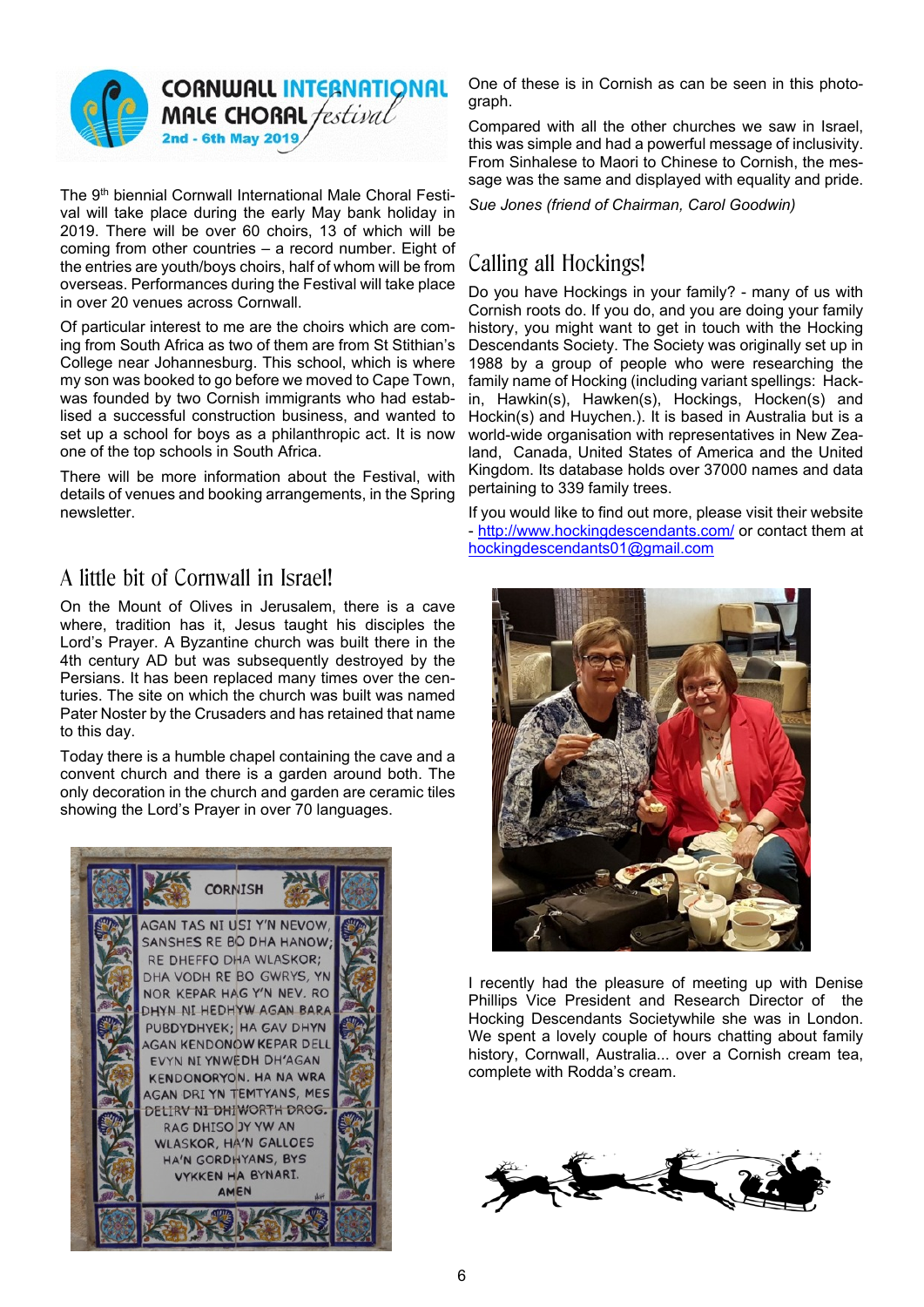### The Royal Family of Prussia From: *Cornish Characters and Strange Events* by S. Baring-Gould

"Over against Mousehole, across the great bay of Pen- the name of Prussia to the cove, which formerly bore that zance, is Cudden Point, jutting out into the sea, forming one horn of a promontory of which the Enys forms the other, looking in the opposite direction. Between these two lie three little coves, that of the Pixies, too exposed and rocky for a harbour, but with its sides riddled with caves.

"Bessie's, called after Bessie Burrow, who kept the *Kidleywink* on the cliff, which was the great resort of the smugglers, bears on its face to-day the traces of its history. A spot so sheltered and secluded that it is impossible to see what boats are in the little harbour until one literally leans over the edge of the cliff above; a harbour cut out of the solid rock, and a roadway with wheel tracks partly cut and partly worn, crossing the rocks below high-water mark; and, climbing up the face of the cliff on each side of the cove, caves and remains of caves everywhere, some with their mouths built up, which are reputed to be connected with the house above by secret passages. These are the trade marks of Bessie's Cove, and the world has not yet known the degree of innocence which could believe that these were made for the convenience of a few crabbers.

"The eastern and the most open is Prussia Cove. Here still stands to-day the house in which John Carter, 'the King of Prussia,' lived and reigned from 1770 to 1807."

The origin of the Carter family is obscure. It is supposed to have come from Shropshire, and the name is not Cornish. But what could have brought it to this wild and remote spot in the south-west is quite unknown. The father, Francis Carter, was born in 1712 and died in 1774, and his wife, Agnes, died in 1784. They had eight sons and two daughters. The eldest of the sons was John, the famous Cornish King of Prussia. He obtained this nickname in the following manner: He and other boys were playing at soldiers, and the renown of Frederick the Great having reached him, John dubbed himself the King of Prussia, and the title not only adhered to him through life, but he has bequeathed

of Porthleah.

John Carter, when he grew to man's estate, made himself fame as a daring smuggler, and he was ably seconded by his brother Henry, who contrived to his own satisfaction to combine perfervid piety with cheating the customs.

Smuggling in those days was carried on upon a large scale, in cutters and luggers armed with eighteen or twenty guns apiece. Harry Carter, in his autobiography, says: "I think I might have been twenty-five when I went in a small sloop about sixteen or eighteen tons, with two men besides myself as smugglers, when I had very great success, and after a while I had a new sloop built for me, about thirty-two tons. My success was rather beyond common, and after a time we bought a small cutter of about fifty tons, and about ten men." The measurements at the present day would be ten, eighteen, and thirty tons.

John Carter was never caught. On one occasion the revenue officers came to his house and demanded to ransack his sheds. One of these was locked, and he refused to surrender the key, whereupon they broke it open, but found that it contained only household articles. As they were unable to refasten the door, the shed remained open all night, and by morning everything it had contained had disappeared. The "King" thereupon sued the officers for all his goods that had been taken from him. It is perhaps needless to say that he had himself conveyed them away. The officers had to refund the losses.

On one occasion when John Carter was absent from home, the excise officers from Penzance came to Prussia Cove in their boats and succeeded in securing a cargo lately arrived from France. They carried it to Penzance and placed it under lock and key in the custom-house. Carter, on his return, heard of the capture. He was highly incensed, for the brandy had all been promised to some of the gentry round, and he was not the man to receive an order and fail to execute it. Accordingly, he made up his



*AT PRUSSIA COVE. "BESSY'S" COVE FROM BATTERY POINT From a drawing by A. Chevallier Taylor in the possession of J. B. Cornish, Esq.*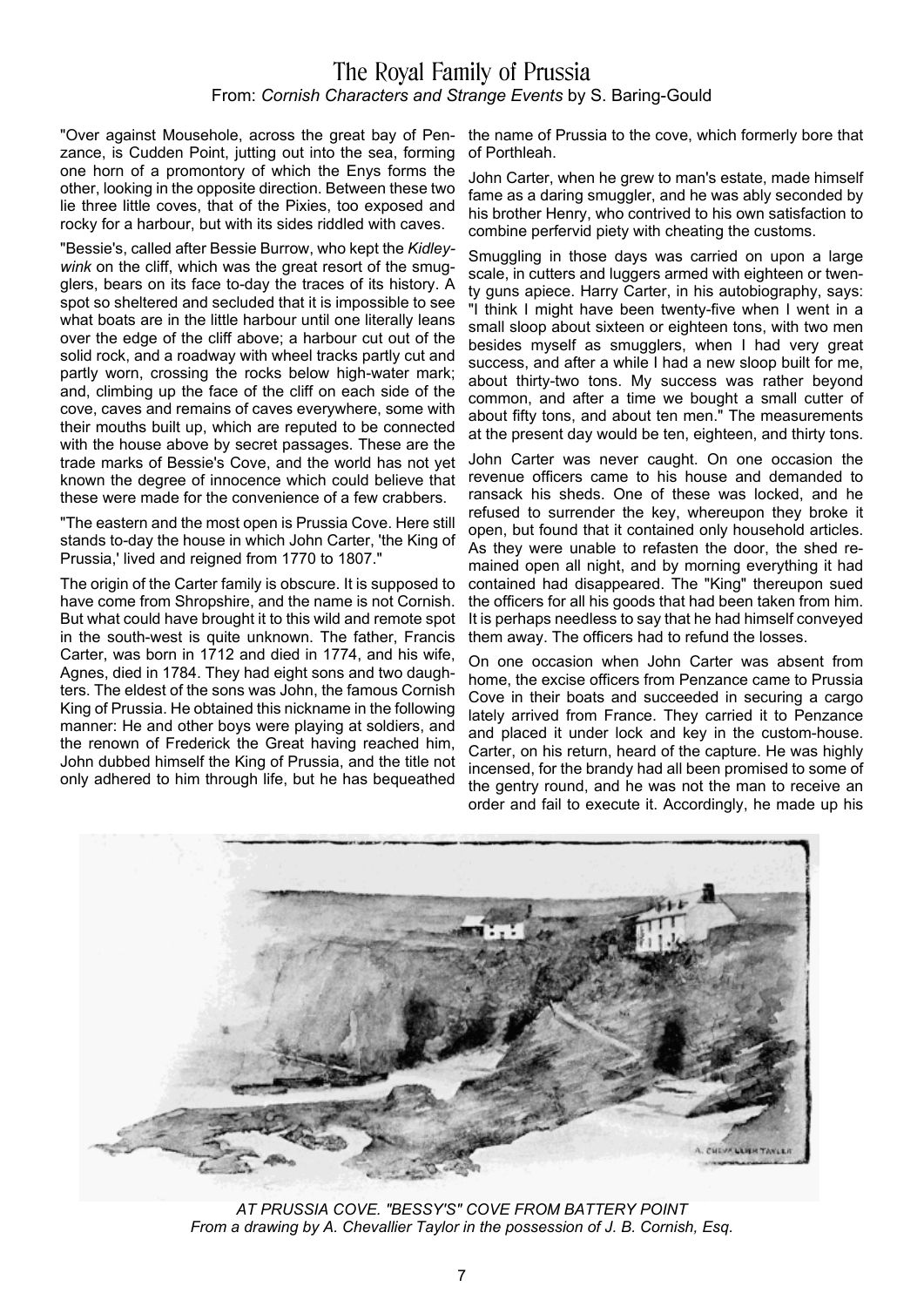mind to recover the whole cargo. Assisted by his mates, in under my clothes, between my shirt and my skin, and then the night he broke into the custom-house store and removed every barrel that had been taken from him.

The most famous episode in John Carter's career was his firing on the boat of the revenue cutter *The Faery*. A smuggling vessel, hard pressed, ran through a narrow channel among the rocks between the Enys and the shore. The cutter, not daring to venture nearer, sent her boat in; whereupon Carter opened fire upon her from an improvised battery in which he had mounted several small cannon. The boat had to withdraw. Next morning the fight was resumed, *The Faery* opening fire from the sea. But in the meantime mounted soldiers from Penzance had arrived, and these fired from the top of the hill upon those working the guns in the battery, taking them in the rear. This was more than the smugglers could stand, and they retreated to Bessie Burrow's house, and were not further molested, the soldiers contenting themselves with remounting their horses and riding back to Penzance. Unfortunately, with regard to John Carter, the "King of Prussia," we have but scattered notices and tradition to rely upon; but it is otherwise with his brother Henry, who has left an autobiography that has been transcribed and published by Mr. J. B. Cornish under the title *The Autobiography of a Cornish Smuggler*, London (Gibbons and Co.), 1900.

But Harry Carter is somewhat reticent about the doings of the smugglers, and avoids giving names, for when he wrote "free trade" was in full swing. He wrote in 1809, when John his brother and the "Cove boys" were still at it, and Prussia Cove had not ceased to be a great centre of smugglers. He is much more concerned to record his religious experiences, all of which we could well spare for fuller details of the goings-on of his brothers and their comrades.

In 1778 an embargo was laid on all English trade, when the French Government made a treaty with the States of America, and not knowing of this, Henry Carter was arrested at S. Malo, and his cutter, with sixteen guns and thirty-six men, taken from him. He was sent to the prison at Dinan; and in like manner his brother John was taken, and they were allowed to remain on parole at Josselin till the November of 1779, when they were exchanged by order of the Lords of the Admiralty for two French gentlemen. "So, after I was at home some time, riding about the country getting freights, collecting money for the company, etc., we bought a cutter about 160 tons (50 tons), nineteen guns. I went in her some time smuggling. I had great success."

In January, 1788, he went with a freight to Cawsand in a lugger of 45 tons in modern measurement, and mounting sixteen carriage guns. But he was boarded, and so cut about the head, and his nose nearly severed in two, that he fell bleeding on the deck.

"I suppose I might have been there about a quarter of an hour, until they had secured my people below, and after found me lying on the deck. One of them said, 'Here is one of the poor fellows dead.' Another made answer, 'Put the man below.' He answered again, 'What use is it to put a dead man below?' and so passed on. So I laid there very quiet for near the space of two hours, hearing their discourse as they walked by me, the night being very dark on the 30th January, 1788. The commanding officer gave orders for a lantern to be brought, so they took up one of my legs as I was lying upon my belly; he let it go, and it fell as dead down on the deck. He likewise put his hand up

examined my head, and so concluded, saying, 'The man is so warm now as he was two hours back, but his head is all to atoms.' The water being ebbing, the vessel (that was grounded) making a great heel to the shore, so that in the course of a very little time after, as their two boats was made fast alongside, one of them broke adrift. Immediately there was orders given to man the other boat in order to fetch her, so that when I saw them in this state of confusion, their guard broken, I thought it was my time to make my escape, so I crept on my belly on the deck, and got over a large raft just before the mainmast, close by one of the men's heels, as he was standing there handing the trysail. When I got over the lee-side I thought I should be able to swim on shore in a stroke or two. I took hold of the burtons of the mast, and as I was lifting myself over the side I was taken with the cramp in one of my thighs. So then I thought I should be drowned, but still willing to risk it, so that I let myself over the side very easily by a rope into the water. As I was very near the shore, I thought to swim on shore in the course of a stroke or two, but soon found my mistake. I was sinking almost like a stone, and hauling astern in deeper water, when I gave up all hopes of life and began to swallow some water. I found a rope under my breast, so that I had not lost my senses. I hauled upon it, and soon found one end fast to the side just where I went overboard, which gave me a little hope of life. So that when I got there, I could not tell which was best, to call to the man-of-war's men to take me in, or to stay there and die, for my life and strength were almost exhausted. But whilst I was thinking of this, touched bottom with my feet. Hope then sprang up, and I soon found another rope, leading towards the head of the vessel in shoaler water, so that I veered upon one and hauled upon the other, that brought me under the bowsprit, and then at times upon the send of a sea, my feet were almost dry. I let go the rope, but as soon as I attempted to run fell down, and as I fell, looking round about me, I saw three men standing close by. I knew they were the man-of-war's men seeking for the boat, so I lay there quiet for some little time, and then crept upon my belly I suppose about the distance of fifty yards, and as the ground was scuddy, some flat rock mixed with channels of sand, I saw before me a channel of white sand, and for fear to be seen creeping over it, which would take some time, not knowing there was anything the matter with me, made the second attempt to run, and fell in the same manner as before.

"My brother Charles being there, looking out for the vessel, desired some Cawsand men to go down to see if they could pick up any of the men dead or alive, not expecting ever to see me anymore, almost sure I was either shot or drowned. One of them saw me fall, ran to my assistance, and taking hold of me under the arm, says, 'Who are you?' So, as I thought him to be an enemy, made no answer. He said, 'Fear not; I am a friend. Come with me.' And by that time were come two more, which took me under both arms, and the other pushed me in the back, and so dragged me up to the town. My strength was almost exhausted. They took me into a room where were seven or eight Cawsand men and my brother Charles, and when he saw me he knew me by my great coat, and cried with joy. So then they immediately stripped off my wet clothes, and sent for a doctor and put me to bed. The bone of my nose was cut right in two, nothing but a bit of skin holding it, and two very large cuts in my head, that two or three pieces of my skull worked out of afterwards."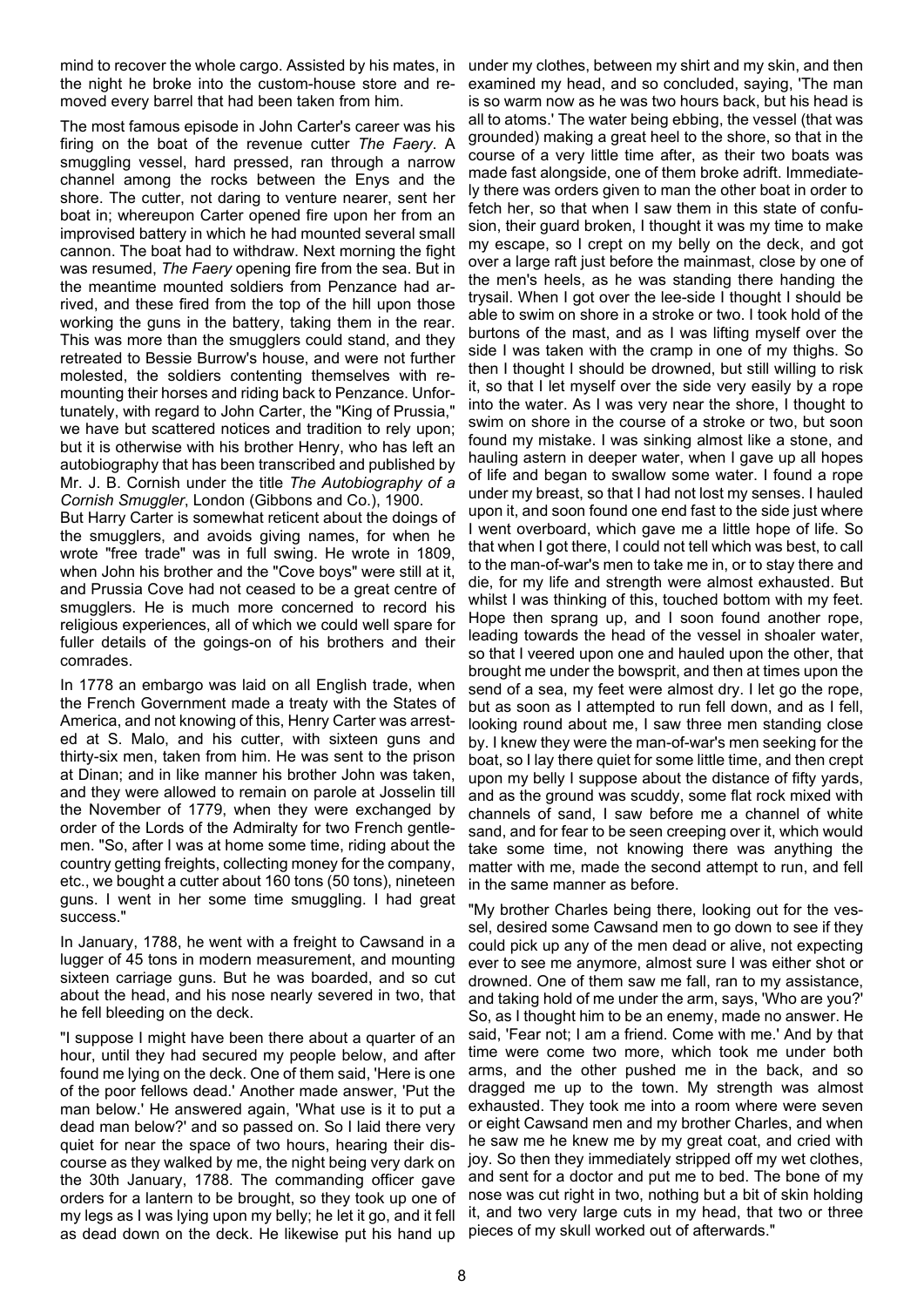He was now hurried off in a chaise to his brother Charles' house, where he remained for a week. Then as a reward of three hundred pounds was offered for his apprehension, he was conveyed to a gentleman's house in Marazion, where he remained concealed for two or three weeks, and thence was taken to Acton House, belonging to Mr. John Stackhouse, but only for a while, and shifted back to Marazion. Then again to the castle. The surgeon who was called in to attend him was blindfolded by the men sent to fetch him and conducted to the hiding-place of Henry Carter.

In October he sailed for Leghorn, then on the same vessel loaded at Barcelona with brandy for New York. It was no longer safe for him to remain in England till the affair was blown over, and he did not return till October in the year 1790, and was soon again engaged in alternate preaching in Methodist chapels, and in smuggling brandy from Roscoff. On one of these excursions in 1793 he was arrested at Roscoff, as war had been declared between France and England. This was during the Reign of Terror, at a time when the Convention had decreed that no quarter should be given to an Englishman, and an English prisoner was placed on the same footing as a "suspect" or "aristocrat," and stood a great chance of losing his head under the knife. He does not, however, seem to have been harshly treated, only moved about from place to place, sometimes in a prison, at others lodged in a private house; a good many of his French fellow-prisoners, however, suffered death. In his own words and spelling: "There was numbers of gent and lades taken away to Brest that I parssially know, and their heads chopt off with the gulenteen with a very little notice."

Robespierre was executed on 28th July, 1794; and soon after his death the Convention decreed the release of great numbers of "suspects" and other prisoners. It was not, however, till August, 1795, that Henry Carter got his passport and was able to leave. He arrived at Falmouth on August 22nd. "Arived on shore aboute three o'clock in the afternoon with much fear and trembling, where I meet with my dear little (daughter) Bettsy, there staying with her aunt, Mrs. Smythe, then between 8 and 9 years old.... I staid that night at Falmouth, the next morning went to Penryn with my dear little Bettsey in my hand. The next morning, on Sunday, took a horse and arrived at Breage Churchtown aboute eleven o'clock, where I meet my dear brother Frank, then in his way to church. As I first took him in surprise, at first I could harly make him sensable I was his brother, being nearley two years without hearing whether I was dead or alife. But when he come to himself as it were, we rejoiced together with exceeding great joy indeed. We went to his house in Rinsey, and after dinner went to see brother John (in Prussia Cove). We sent him word before I was coming. But he could harly believe it. But first looking out with his glass saw me yet a long way off. Ran to meet me, fell upon my neck. We passed the afternoon with him, and in the evning went to Keneggy to see brother Charles."

The autobiography ends abruptly in the year 1795, but the writer lived on until April 19th, 1829, spending the last thirty years of his life on a little farm at Rinsey.

In addition to the two authorities quoted, both due to Mr. Cornish, there is a memoir of Henry Carter in the *Wesleyan Methodist Magazine* for October, 1831.

# News from other Cornish Associations

#### **UNITED STATES**

At the end of September, the *Southwest Wisconsin Cornish Society* hosted the Annual Cornish Festival and Celtic Celebration. This festival, which takes place in Mineral Point, started in 1991 as a way of preserving their Cornish heritage. Feed-back from this year's Festival shows that it was a great success – '*despite the chilly, damp-at-times weather.'* The theme this year was *Camelot comes to Mineral Point.* Events over the weekend included a pop-up museum, a pub night, and a performance of *Camelot*. For the first time, the Gymnfa Ganu (Welsh Hymn-sing) was added to honour the early Welsh settlers in the area.

Plans for Cornish Fest 2019 are well underway. The theme on that occasion will be *Mousehole Cat Meets Mineral Point*.

#### **CANADA**

The *Toronto Cornish Association* held its annual picnic in August in the beautiful garden of one of its members. In early September, the Association had a booth in the Beaches Celtic Festival.

April 2019 will see the TCA celebrate its 25<sup>th</sup> anniversary. They will mark this landmark with a special membership banquet and a '*wonderful night full of Cornish celebration and fellowship'.*

#### **AUSTRALIA**

To mark the centenary of the 1918 armistice, a special open-air commemoration concert was held in front of the museum in Moonta. This building was the old Moonta Mines School. Dinner was served beforehand. Lilian James from the Yorke Peninsula, who was wearing her Cornish tartan skirt, said the Lord's Prayer in Cornish. The next day there was a service in front of the local war memorial followed by a parade through the streets of Moonta. Moonta is one of the towns of 'Little Cornwall' in South Australia.

In November, the Cornish Language Group of the *Cornish Association of Victoria* presented a play in Cornish which had been written by Vice-President, Ken Peak.

Recently, Ken gave a very entertaining talk on researching his family tree with the aid of DNA. This, and some clever detective work helped him put many of the missing pieces of his family history together. At an earlier meeting, Derek Trewarne spoke about his Cornish mining ancestors and '*even had us singing Cornish songs about underground mining'.*

In December, CAV members will hold a Christmas lunch. As previously, they will bring donations which can be put into hampers.

Professor Graeme Davison will be the guest speaker at the Association's February meeting when the topic will be *History and Family History – Allies or Rivals.*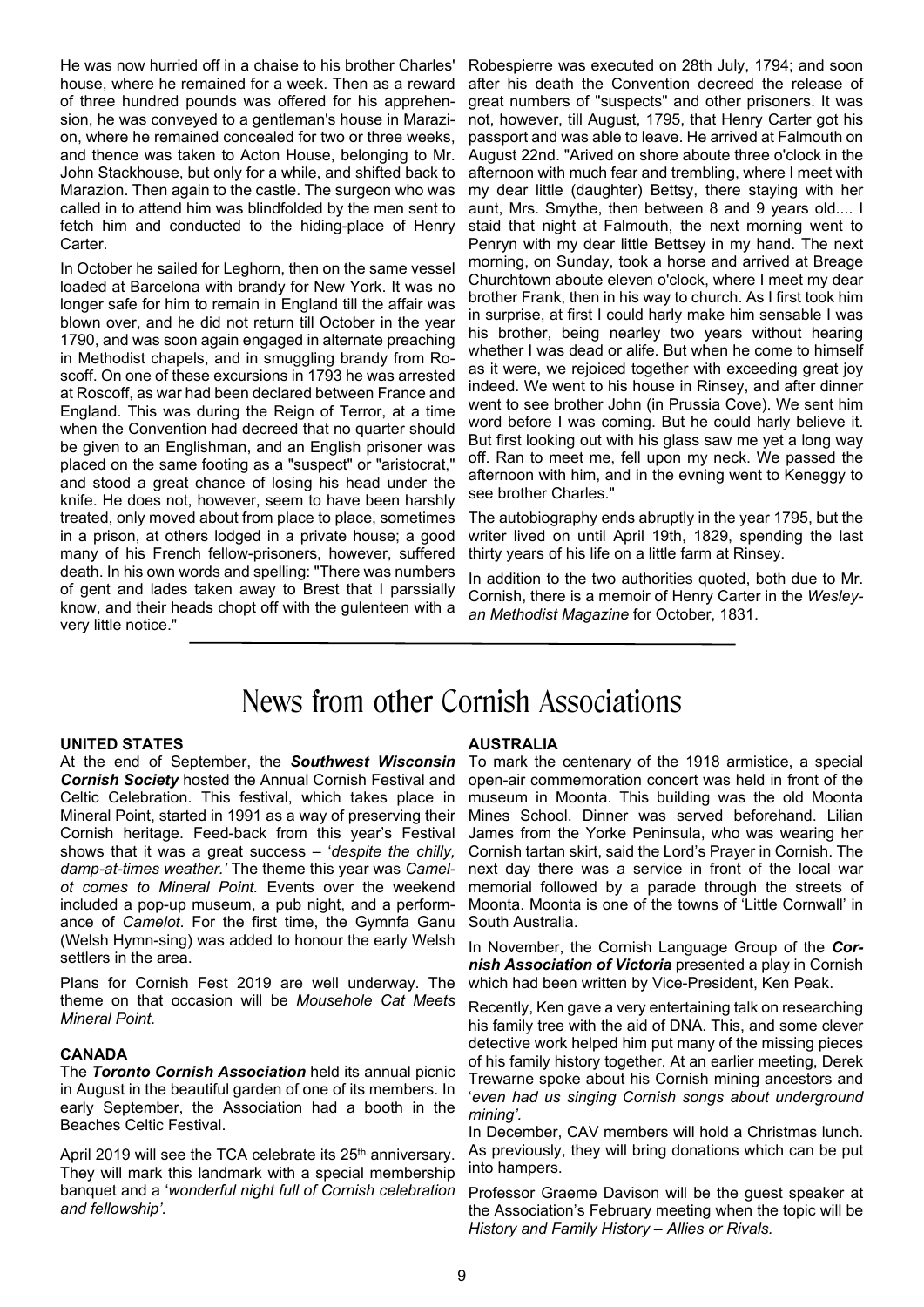In October, the speaker at the *Ballarat Branch* of the *CAV* The ladies also spoke of having DNA tests carried out and was Jenny Burrell whose topic was *Panoramas of Bal*larat. This is the title of a book on the history of Ballarat results were compared which she and her cousin wrote some time ago.

At the beginning of December, they held their Christmas function.

The *Geelong Branch* of the *Cornish Association of Victoria* held its Annual Dinner towards the end of November.

In October, the theme of the meeting of the *Cornish Association of South Australia* was Cornish cooking. Members were encouraged to bring some food and share the recipe. They will hold their Annual Christmas Concert in December.

#### **NEW ZEALAND**

Genetics was the topic of conversation at the September meeting of the *Christchurch Branch of the New Zealand Cornish Association*. 28 members and friends enjoyed a pictorial visit to Cornwall guided by Barbara, Jenny and Heather who had undertaken a trip there during the past northern summer.

**Books** 

*The married widows of Cornwall: The story of the wives 'left behind' by emigration By Lesley Trotter*

*Publisher: Humble History Press*

For some time, social historian Lesley Trotter has been looking into the stories of some of the wives who were 'left behind' when their husbands headed off to far-flung parts of the world and several years ago, the LCA was privileged to hear her to speak on this at a Family History Day. She has now published a book on the subject.

The marketing blurb states

*One of the untold stories of 19th century emigration from Cornwall is that of the thousands of wives 'left behind' by men leaving to work overseas.*

*The Married Widows of Cornwall explores the lives of these unsung heroines of many a Cornish family. It describes the resources they drew upon in the absence of*



*their husbands, and the challenges they presented to the authorities.*

*It shows the wives not simply as the passive victims of emigration but also active participants and influential voices in family plans.*

*However, coming from a time when married women had few rights and opportunities, poignant individual stories highlight the risks and vulnerability of being a 'married widow'.*

The book can be purchased on Amazon or ordered through bookshops.

it turned out that other members had done so too, so

#### **UK**

Despite recently losing their President, several members of the *Thames Valley Cornish Association* went ahead with their annual picnic at Marlow as they knew that that is what President Gomer would have wanted. The weather was perfect, making it an enjoyable late afternoon on the banks of the Thames. At the end of November, some members shared in a pre-Christmas get together with a delicious buffet lunch and some entertaining quizzes put together by Kath. They will get the new year off to a good start with a lunch in January.

In October, 'cousins' from many parts of the UK descended on Bournemouth for the Annual Dinner of the *Bournemouth Cornish Association*. This is always a most enjoyable evening and a wonderful opportunity to catch up with friends from other associations. Many took up the invitation to join the BCA for a pasty lunch on the Sunday before heading home.

*Antique Maps of Cornwall and the Isles of Scilly By RCE Quixley and JME Quixley*

*2 nd Enhanced edition Publ: RCE Quixley* ISBN-13: 978-1527215030

This is a new edition of the book by RCE Quixley which was published in 1966. It covers maps of Cornwall and the Isles of Scilly from Saxton's county map of 1576 through to the mid-1800s.

The book is available on Amazon or could be ordered through bookshops.

### Condolences

### *Alan Horton*

We were saddened to hear that long-standing member Alan Horton passed away in August. We send sympathy to his wife and family.

#### *Gomer Walters*

It was with great sadness that we heard that Gomer Walters, President of the Thames Valley Cornish Association had died in September. He was 92. He will be greatly missed by the membership to whom he was an inspiration, always cheerful and encouraging.

We offer condolences to Gomer's family and the members of the TVCA.

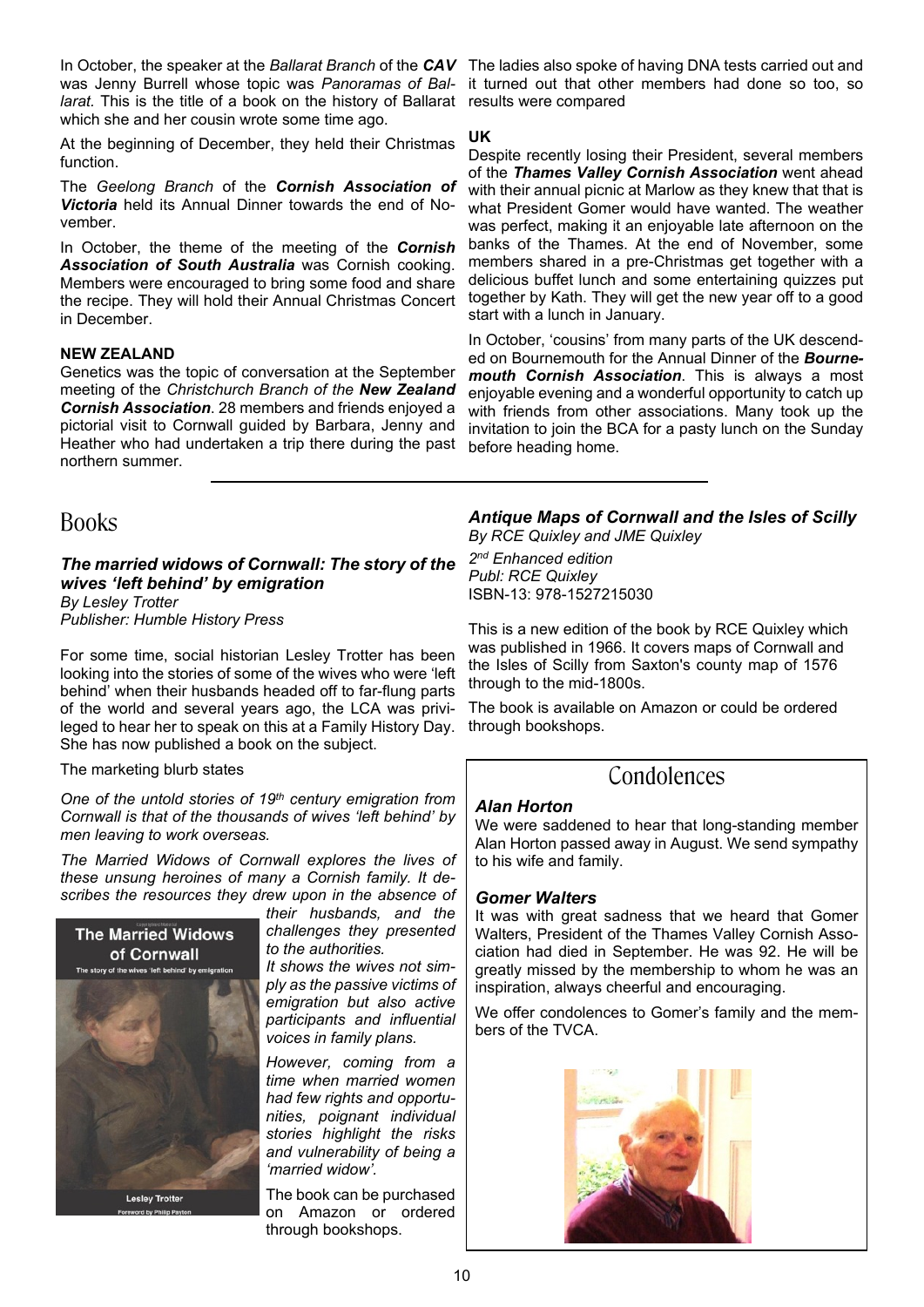# My Meanderings

I hope you have had an enjoyable summer. We have had *these 'Dolcoath', which is the largest tin mine in the world,* a very hot July, August and September and now into October the temperature is above average. I am wondering what our winter is going to be like?

Have you noticed that Cornwall is often mentioned in the newspapers? Recently, there was an article about pasties in which it was suggested that Royal Cornwall Hospitals NHS should be offering healthier alternatives such as replacing the traditional pastry with a lower fat filo pastry. What an insult to the traditional Cornish pasty!

My wife, Jenny, reacted to the above and gave me the following:

*'There has been a lot seen in the press about NHS Cornish pasties, so I will now tell you of my experience of an NHS Cornish pasty when I was in hospital earlier this year. Our daily menu request arrived and it was with some trepidation that I ticked 'Cornish Pasty'. When it arrived, I was very disappointed, and I am sure you will now hold up your hands in horror when I tell you it was made with puff pastry and filled with what tasted like sausage meat with grated carrot and potato. The next day I wrote on my menu that it was nothing like a Cornish pasty and would they kindly have some lessons from a Cornish man or woman on making a true Cornish pasty. However, nothing happened and to my relief the kitchens didn't go on strike and to this day I do not imagine the pasties have improved.'*

A mini headline seen in The Daily Express on 19th January 2008: was '*Fight to protect Cornish pasties'*. Cornish pasty producers want their 'snacks' to win protected status, so that only pasties made in Cornwall in the traditional manner could legally be called Cornish. I agree with the basis of this, but surely a pasty is a **MEAL** not a **SNACK**! Also, it said that '*the real thing has a D shape and is crimped on one side, never on top*'. Real thing – what a way to describe a Cornish pasty! I always understood that the position of the crimping related to where in Cornwall they were made.

There was also an article regarding scones with jam and cream which said that in Cornwall jam goes on first then a good dollop of Cornish clotted cream on top. If you do cream first with jam on top you don't get such a good helping of cream! It was interesting to read in the newspaper that for Royal tea parties the Queen prefers the Cornish method of jam first, topped with clotted cream. I support this entirely as I do like Cornish clotted cream.

The newspaper also stated one day that 'Land's End' has an official apostrophe. I looked up some old maps and they did use the apostrophe. What was the problem?

Cornwall had many tin mines for centuries, but they gradually closed over the years with, in 1998, South Crofty being the last mine to close. It had been worked for 400 years. But I read in a newspaper earlier this year that with soaring prices there are now plans to reopen South Crofty Mine. I wonder if any others will also reopen?

#### Looking in my 1897 Kelly's Directory I read:

*'Redruth is the mining capital of Cornwall, the Mining Exchange being held here, and public sales-by-auction of tin, known as 'tin-ticketings', are held at Tabbs Hotel; at these auctions about 200 tons of tin are competed for, and purchased fortnightly by the smelting firms of Cornwall, of whom there are six; some of the mines, and amongst*

*sell their tin by private contract. The bulk of the population in Redruth and the adjoining districts of Illogan, Carn Brea and Camborne are employed in tin mining and at the numerous tin streaming works: it is estimated that about 5,000 to 6,000 persons, including women and children, are so engaged.*

Once again I have decided to meander through my previous *Meanderings* as well as looking through the books. You may therefore remember the following extracts from *'My Meanderings'*

**Cornwall's future.** Looking back over the past century the rate of progress in mechanisation, transportation and communication has been so rapid that this greater use of machinery and technology has resulted in less manpower requirements - fishing boats are much larger with their catches vastly increased, on farms a horse drawn plough is a 'thing of the past' and milking is done by machine. Among the results is the demise of mining and the decrease in both the fishing and farming industries. Progress has taken these from us. But there is a great asset that Cornwall still has - it's much varied and beautiful scenery, together with its history, both pre-industrial and industrial, including our mining heritage.

Today Cornwall relies on tourism with some parts being more popular than others. Promoting tourism in Cornwall is ongoing and relies on marketing efficiency. It will provide the prosperity that has been lost to parts of Cornwall. Who, looking to the past, developed the first steam driven locomotive? And who developed mine pumping engines that have been used all over the World? If the Cornish could do that let them proudly take up the challenge and, just as they did with today's Eden Project, with its futuristic biospheres, let Cornwall make full use of the benefits offered from this modern 'tourism industry'.

Previously I have commented on the lack of statues in Cornwall which record our mining history. This has, surprisingly, drawn no comments. Is our heritage of fishing and mining to remain unrecognized, apart from derelict ruins and a few museums and heritage centres? In Penzance there is a statue to Sir Humphry Davy, the inventor of the Miner's Lamp and in Camborne there is a statue to commemorate Richard Trevithick and his steam engine inventions. Although neither mining nor fishing, there is Lander's Monument in Truro overlooking the City from its plinth at the top of Lemon Street. I am sure that other Cornish towns and villages display statues with pride, but what about our heritage industries and the actual miners and fishermen, are we not proud of our forefathers?

In my last *'Meanderings'* I mentioned how I was on the beach at Hayle in September 1942 when the gas works at St. Ives was bombed. I have since had a response from Margaret Bunney, a long standing member, saying that she was in the sea at Porthminster Beach, St. Ives on that day when the planes flew over machine-gunning and then carried on to bomb the gas works. I wonder if anyone else can remember being on the beaches on that day? Thank you, Margaret, for your interesting response.

In the last *'Meanderings'* I asked if anybody knew about a restaurant in Causewayhead, Penzance that was, or is, called *'The Lantern'*. So far I have not had any response; surely someone must know of it.